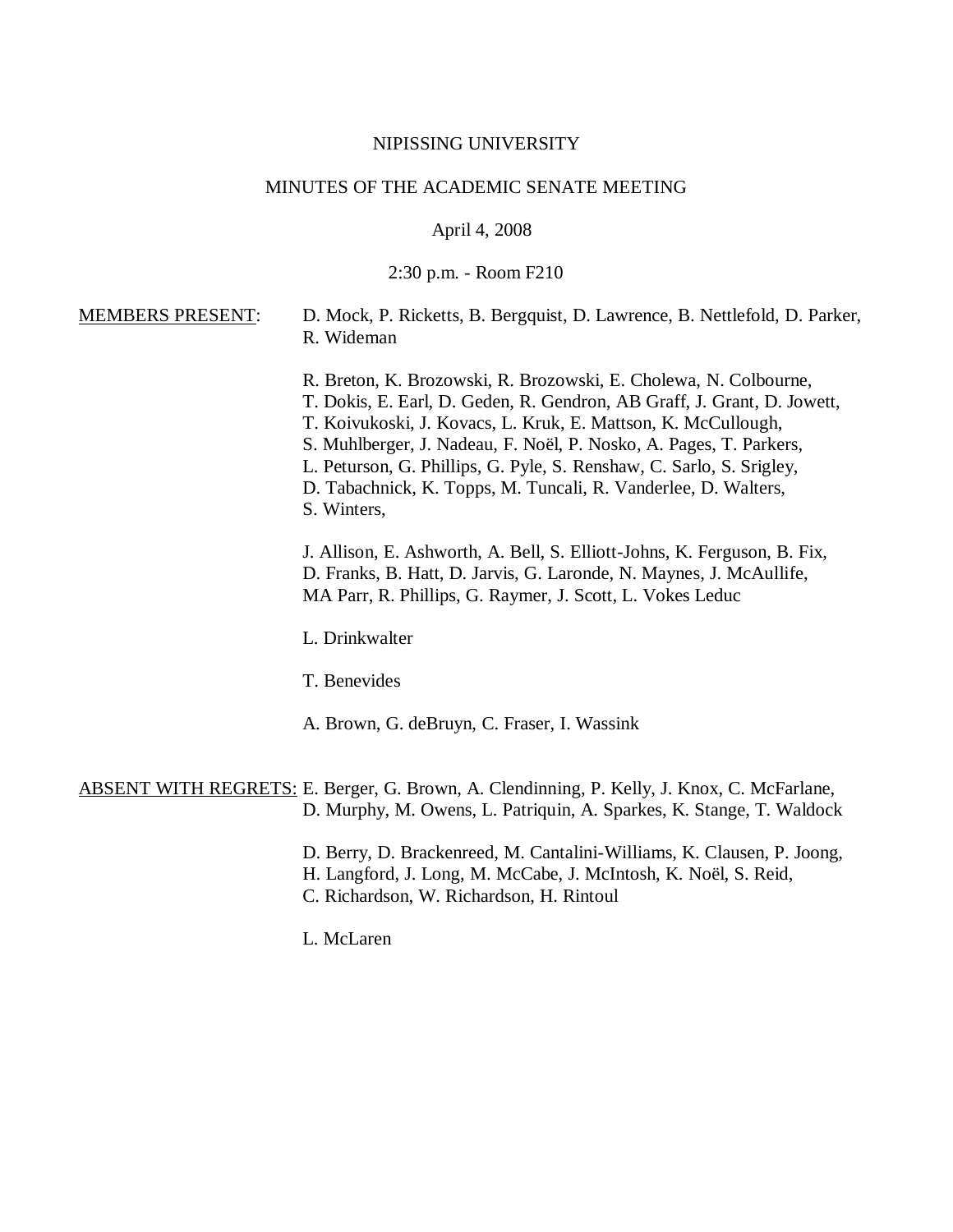ABSENT: L. Frost

P. Babady-Bila, NJ Baker, J. Barker, W. Borody, G. Brophey, N. Brown, P. Chow, T. Curwen, A. Dean, D. Flynn, D. Hackett, D. Hall, D. Hemsworth, D. Horning Lafrance, A. Karassev, S. Kariuki, N. Kozuskanich, U. Kundrats, S. Lechlitner, G. Morrell, I. Mueller, J. Murton, R. Nagy, D. Neal, S. O'Hagan, W. Peters, D. Rowbotham, M. Saari, B. Schreyer, T. Smith, K. Srigley, M. Sroga, V. Valov, M. Wachowiak, A. Weeks, Young, H. Zhu

A. Adler, AM Aquino, J. Barnett, R. Bernardes, J. Bumstead, T. Campbell, J. Corkett, R. Graham, A. Grierson, D. Gosse, C. Harvey, T. Horton, J. Humble, C. Jodoin, L. Julien-Schultz, M. Kariuki, K. MacLeod, K. Mantas, B. McMahon, B. Olmsted, M. Parr, J. Pitt, C. Ricci, O. Ridler, T. Ryan, G. Sharpe, C. Shields, S. Tedesco, M. Tessaro, K. Waller

S. Anderson

S. Cox, J. Fortier

The minutes of the Senate meeting of March 14, 2008 were adopted with no objections.

## **ANNOUNCEMENTS**

The President began his announcements by commenting on the recent 2008 Ontario budget and its impact on universities in Ontario. The province has earmarked \$200M for deferred maintenance and renewal. Nipissing University is slated to get \$2.1M of that amount. There is also a new Textbook and Technology Grant for each full-time student, which means \$150 per student for the 2008-09 academic year. This amount will increase to \$225 the following year. The President added that there was no money made available for operating budgets.

Recently, the Ministry of Training, Colleges and Universities issued a funding policy framework review, outlining changes to potential principles and objectives of operating grants allocated to universities and colleges. The President noted that the Ministry has identified a number of challenges which will result in systems design and redesign, including the concept of polytechnics in the GTA and surrounding regions. Also under consideration is the differentiation of institutional missions and program offerings. Universities will have to define who they are and adhere to that definition. HECQO will be taking a leading role in this issue. There will also be an increase in pathways and linkages between colleges and universities. The President also indicated that funding formulas may be outdated and fail to reflect the new reality. The Ministry will be looking at actual BIUs per student. This could have a significant impact on Nipissing.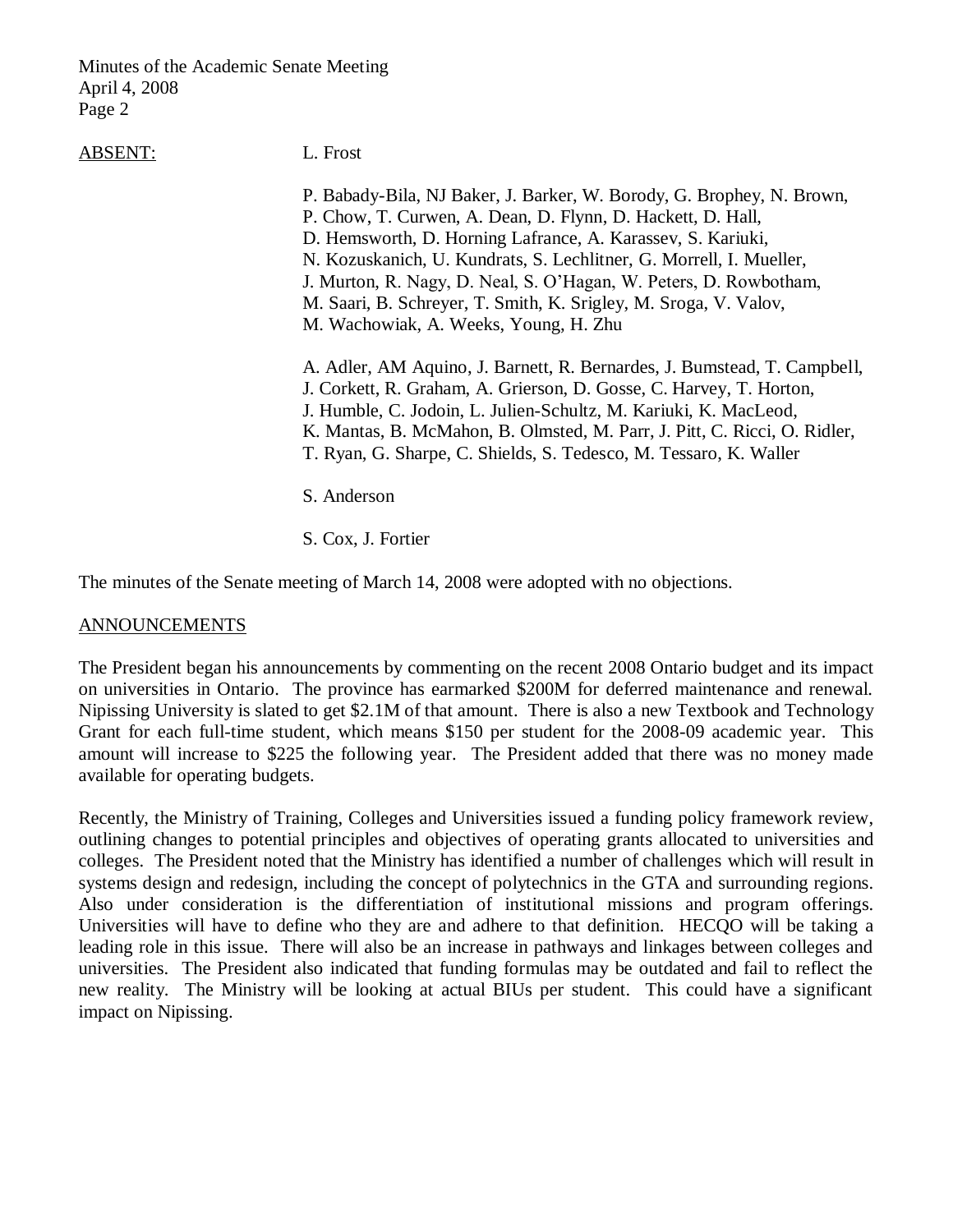The President invited the Vice President, Finance and Administration to comment on the status of Nipissing's 2008-09 budget. Ms. Paine Mantha indicated there are a number of issues that must be dealt with including capped tuition increases, the zero increase in operating values of our BIUs and the increase in compensation costs. Essentially, our expenses are escalating faster that our revenue increases, despite the projected growth in the number of students this September. Also, we will not have the extra \$1.1M from the unfunded BIUs. She added that the average cut at Ontario universities is 2 to 2.5%. The budget will go to the Board of Governors in May.

On March 20, the downtown location was officially opened. This site is home to the Biidaaban project. The President encouraged Senators to drop by and visit the new location.

The President was delighted to report on the success of the first annual Undergraduate Research Conference on March 28 and 29 at Monastery Hall. About 75 people were in attendance. The President expressed his thanks to Senators Ricketts and Vanderlee, Jack Jones, the Research Office and all faculty who assisted with this initiative.

The President also acknowledged the success of the local history seminar on *Histories of the Near North: Remembering our Community.* He thanked the History Department as well as the Institute for Community Studies and Oral History. This was an opportunity for students, faculty and local historians to present their research on the local community.

The President concluded his comments by encouraging faculty to make phone calls to high school applicants. He noted that our  $1<sup>st</sup>$  choice applicants were up by 15.3% and that we must take advantage of this and convert applicants into registrants.

The Vice-President, Academic and Research was pleased to report that the School of Nursing has been granted a five-year accreditation from the Canadian Association of Schools of Nursing.

The new Masters of Arts in History is already attracting top quality applicants. The Vice-President announced that MTCU has allocated 10 OCGS scholarships.

The Vice-President provided a brief update on the two decanal searches. Interviews for the Dean of Applied and Professional Schools will commence late next week. He added that he hoped to be able to make an announcement regarding the Dean of Arts and Science next week.

Senators Kovacs, Parkes, Pyle and Valov have all received renewals of their NSERC grants. The Vice-President reported that this brings the total number of NSERC grantees to eleven.

The Vice-President also extended his thanks for those involved in the very successful undergraduate research conference. A total of 38 students made presentations.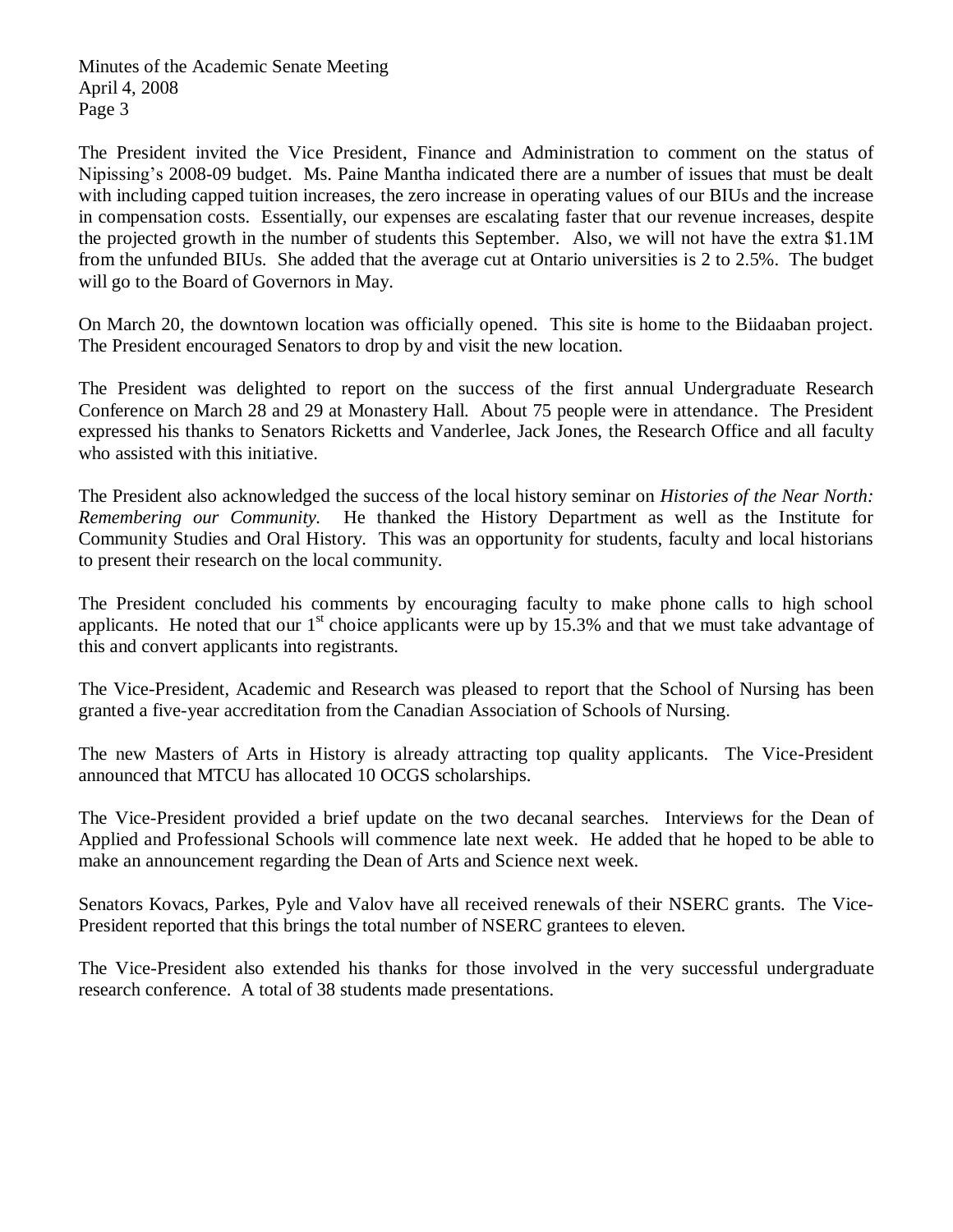The President of NUSU announced that voting was occurring for the valedictorians for the respective convocations. Results should be known this evening and will be posted on the NUSU website. She also thanked the faculty and staff who were involved in the very successful undergraduate research conference and noted that this type of venue gives undergraduates a unique academic experience. Senator deBruyn indicated this was her last Senate meeting and indicated it had been a remarkable learning experience.

Senator Tuncali reported that the National Science Foundation has provided more than US\$15K in funding for 10 primarily graduate students to attend the Workshops on Topological Methods in Algebra, Analysis and Dynamic Systems. This workshop will be held May 12-16, 2008. This funding is in addition to the funding provided by the Fields Institute for Research in Mathematical Science.

# REPORTS OF STANDING COMMITTEES

Senate Executive Committee

MOTION 1: Moved by P. Ricketts, seconded by D. Parker that the Report of the Senate Executive Committee dated March 27, 2008, be received. CARRIED

Academic Planning Committee

- MOTION 2: Moved by P. Ricketts, seconded by G. deBruyn that Senate approve the Academic Plan as outlined.
- MOTION 3: Moved by G. Phillips, seconded by AB Graff to refer the Nipissing University Academic Plan back to the Academic Planning Committee to:
	- 1) strive for a balance between new initiatives and established programs;
	- 2) provide information on cost, academic credit for service learning and explicit consideration of small programs, and
	- 3) review criteria of Appendix III with a view towards greater inclusivity. CARRIED

# University Curriculum Committee

- MOTION 4: Moved by P. Ricketts, seconded by B. Bergquist that the Report of the University Curriculum Committee dated March 3, 2008 be received. CARRIED
- MOTION 5: Moved by P. Ricketts, seconded by B. Bergquist that Senate approve the addition of BIOL1011 Introduction to Molecular and Cell Biology for Nursing and Physical and Health Education" to the prerequisites for BIOL2706 Human Anatomy and Physiology I. CARRIED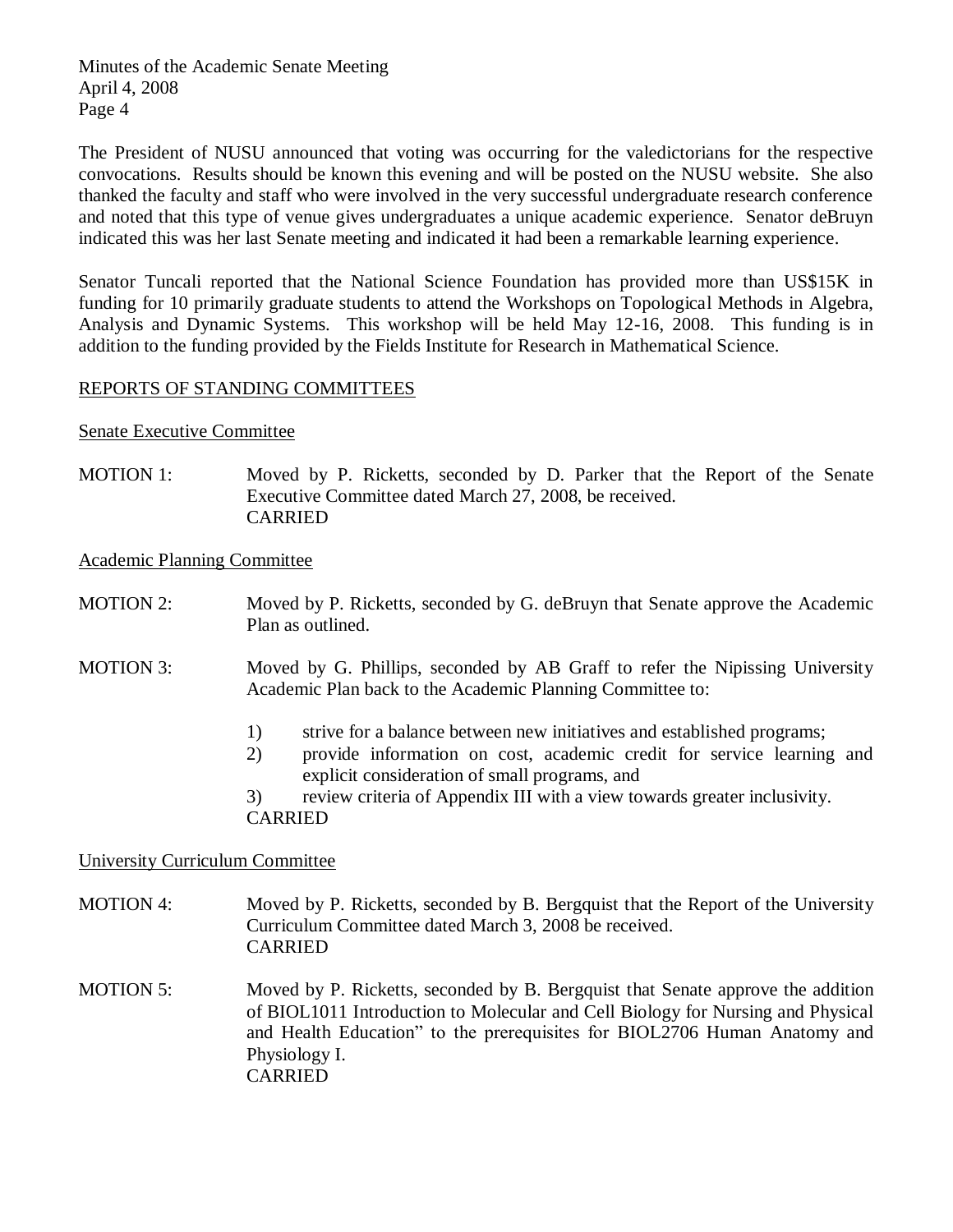| Minutes of the Academic Senate Meeting<br>April 4, 2008<br>Page 5 |                                                                                                                                                                                                                                                                               |
|-------------------------------------------------------------------|-------------------------------------------------------------------------------------------------------------------------------------------------------------------------------------------------------------------------------------------------------------------------------|
| MOTION 6:                                                         | Moved by P. Ricketts, seconded by N. Colbourne that Senate approve the reduction<br>of laboratory hours in ENSC1005 Introduction to Environmental Science from 48<br>to 24 hours.<br><b>CARRIED</b>                                                                           |
| <b>MOTION 7:</b>                                                  | Moved by P. Ricketts, seconded by B. Bergquist that Senate approve a change in<br>the prerequisites for the course PSYC3615 Psychological Disorders in Children,<br>replacing PSYC2615 Personality and Adjustment with PSYC2616 Theories of<br>Personality.<br><b>CARRIED</b> |
| <b>MOTION 8:</b>                                                  | Moved by P. Ricketts, seconded by D. Geden that Senate approve the addition of<br>three new three-credit courses:<br>CRJS 3406 Serial and Mass Murder I,<br>п<br>CRJS 3407 Serial and Mass Murder II, and<br>٠<br>CRJS 3416 Aboriginal Legal Issues<br><b>CARRIED</b>         |
| <b>MOTION 9:</b>                                                  | Moved by P. Ricketts, seconded by AB Graff that Senate approve the modification<br>of the Criminology Stream of the Criminal Justice program to include CRJS3406<br>Serial and Mass Murder I and CRJS3407 Serial and Mass Murder II.<br><b>CARRIED</b>                        |
|                                                                   | <b>Appointments, Promotions and Tenure Committee</b>                                                                                                                                                                                                                          |

MOTION 10: Moved by G. Phillips, seconded by B. Hatt that the Report from the Appointments, Promotions and Tenure Committee dated March 25, 2008 be received. CARRIED

Admissions, Promotions and Petitions Committee

- MOTION 11: Moved by B. Bergquist, seconded by D. Lawrence that the Report of the Admissions, Promotions, and Petitions Committee dated March 12, 2008 be received. CARRIED
- MOTION 12: Moved by B. Bergquist, seconded by D. Lawrence that the students listed on Appendix A, who have completed all requirements of their respective degrees, be admitted to their degrees in-course and that diplomas for the degrees be awarded. CARRIED

University Research Council

MOTION 13: Moved by P. Ricketts, seconded by G. Phillips that the Report of the University Research Council dated January 29, 2008 be received. CARRIED